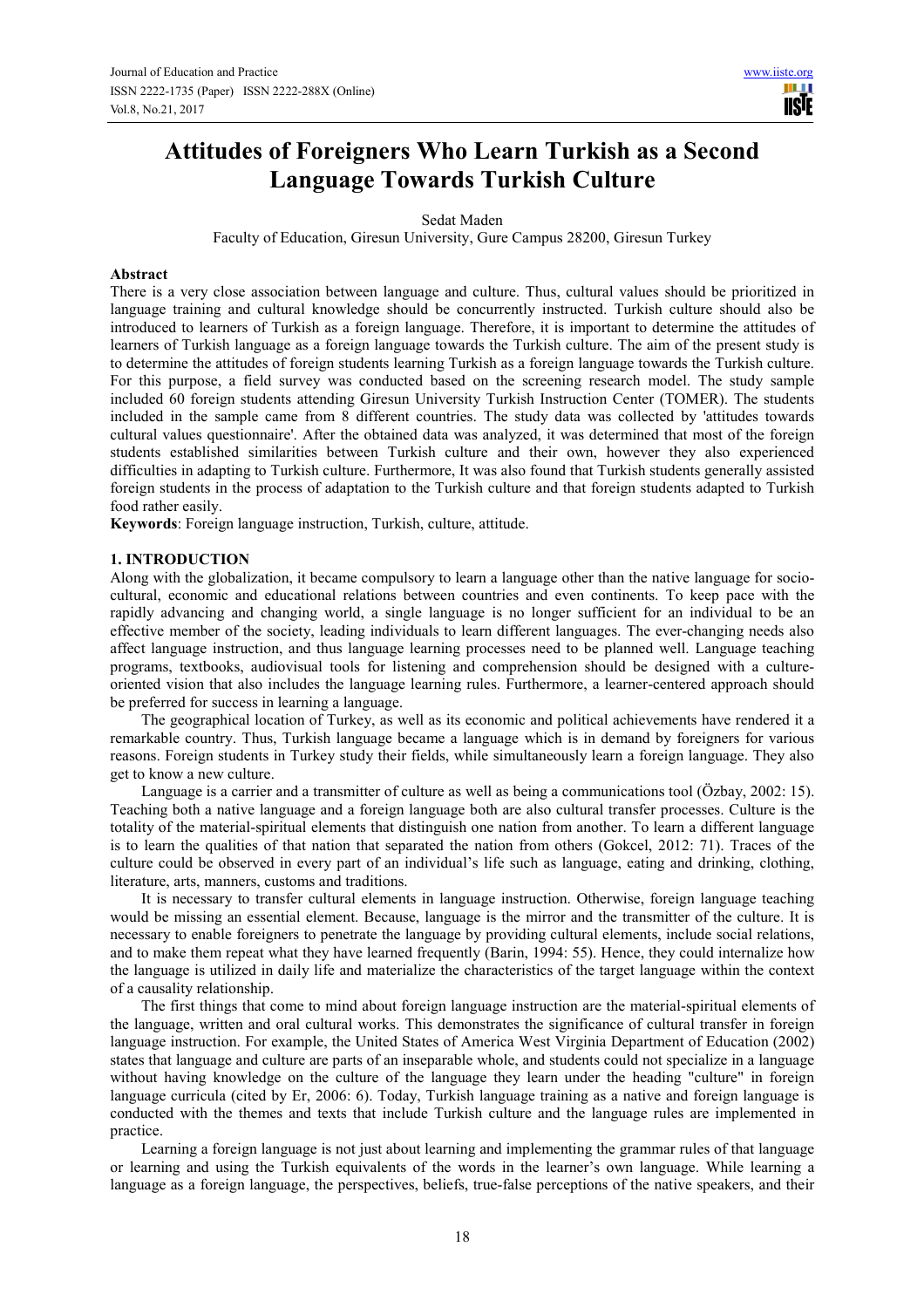cultural rituals (kissing hand, handshakes, greetings, humor) should be evaluated in conjunction with grammar rules.

Learning a foreign language is a long-term process. Students learning Turkish should love the language and be aware of its subtleties; because when they return to their respective countries, they would transfer both the Turkish language and the Turkish culture to these countries. In addition to increasing the prestige of Turkey, this fact would also strengthen the preference of Turkish language among the languages of the world.

If it is assumed that the language is not just a system of expressions but a culture as well, then culture should never be neglected in language learning and instruction. Otherwise, it could be monotonous, mechanical and boring for the learners. Each sign in the language sequence refers to a reality in the world, which in turn is related to the culture. Hence, the meanings of the signs are formed and defined by a cultural element (Asutay, 2003: 27). Therefore, it could be argued that the semantic structure inside the formal structure of a language is constructed by the culture. Learning a foreign language means knowing a world, a foreign culture as well. Trying to understand and analyze the alien contributes to the knowledge and ideas of the student, expanding the student's horizon (Tapan, 1995: 156). Because foreign language teaching is not only about teaching words or grammar, but also the culture in which the language developed. When a student learns a foreign language, she or he also learns the culture of that language and then compares this culture to her or his own (cited by Okur & Keskin, 2013: 1623).

In the process of teaching Turkish as a foreign language, it is important to adequately transfer the cultural values that Turkish society created and experienced through the language and Turkish language should be used based on that content and values. Thus, the concept of culture and Turkish cultural values (respect for the elderly, love for the youngsters, religious obligations / traditions, greetings in holidays, farewells, clothing, meals, etc.), similarities and differences should be introduced to foreign students using course materials, manuscripts and exercises within the process of Turkish language instruction. Furthermore, attention should be paid to these elements during language teaching activities and cultural values should be included in curricula.

For the reasons mentioned above, the aim of the present study is to determine the attitudes of foreign students who learn Turkish as a foreign language towards the Turkish culture. For this purpose, it was aimed to determine whether the foreign students realized the similarities between their own and Turkish culture, whether their social circles in Turkey and course material had an impact on their attitudes towards the culture and learning Turkish.

#### **2. METHOD OF RESEARCH**

The research is a field study conducted with the screening research model. This model is a research approach that aims to describe a past or present situation the way it exists (Karasar, 2006: 77).

#### **Research sample**

The research sample included 60 foreign students attending Giresun University Turkish Instruction Center (TÖMER). 16 students in the sample were female, 44 were male. Furthermore, the demographics of the students in the sample were as follows:

Table 1*.* Research sample demographics

|                                           | <b>Nationality of the</b><br><b>Students</b> |    | Length of stay in<br><b>Turkey</b> |              | <b>Purpose of learning</b><br>Turkish |              |
|-------------------------------------------|----------------------------------------------|----|------------------------------------|--------------|---------------------------------------|--------------|
| gm<br>with                                | Azerbaijan                                   | 31 | 1 month                            | 0            | Education                             | 58           |
|                                           | Turkmenistan                                 | 3  | 6 months                           | 54           | <b>Business</b>                       | $\mathbf{0}$ |
| Students<br>Turcic O <sub>1</sub><br>(41) | Kazakhstan                                   |    | 1 year                             | 6            | Tourism                               | $\mathbf{0}$ |
|                                           | Afghanistan                                  | 5  | 3 years or more                    | $\mathbf{0}$ | Other                                 |              |
| untries                                   | Russia                                       | 3  |                                    |              |                                       |              |
| $\sigma$                                  | Syria                                        | 2  |                                    |              |                                       |              |
| Students from<br>ther                     | <b>Brundi</b>                                | 5  |                                    |              |                                       |              |
|                                           | Georgia                                      | 4  |                                    |              |                                       |              |
|                                           |                                              | 60 |                                    |              |                                       |              |

Demographics of the sample group demonstrated that the students came from 8 different countries. 41 were of Turkic origins and 19 were from other countries. It was observed that foreign students came to Turkey to learn Turkish from Asian, African and Caucasus countries. It was also determined that students aimed to learn Turkish, mostly for educational purposes. When the time spent by foreign students to learn Turkish language and culture was evaluated, it was determined that 6 spent 1 year and 54 spent 6 months in Turkey. This demonstrated that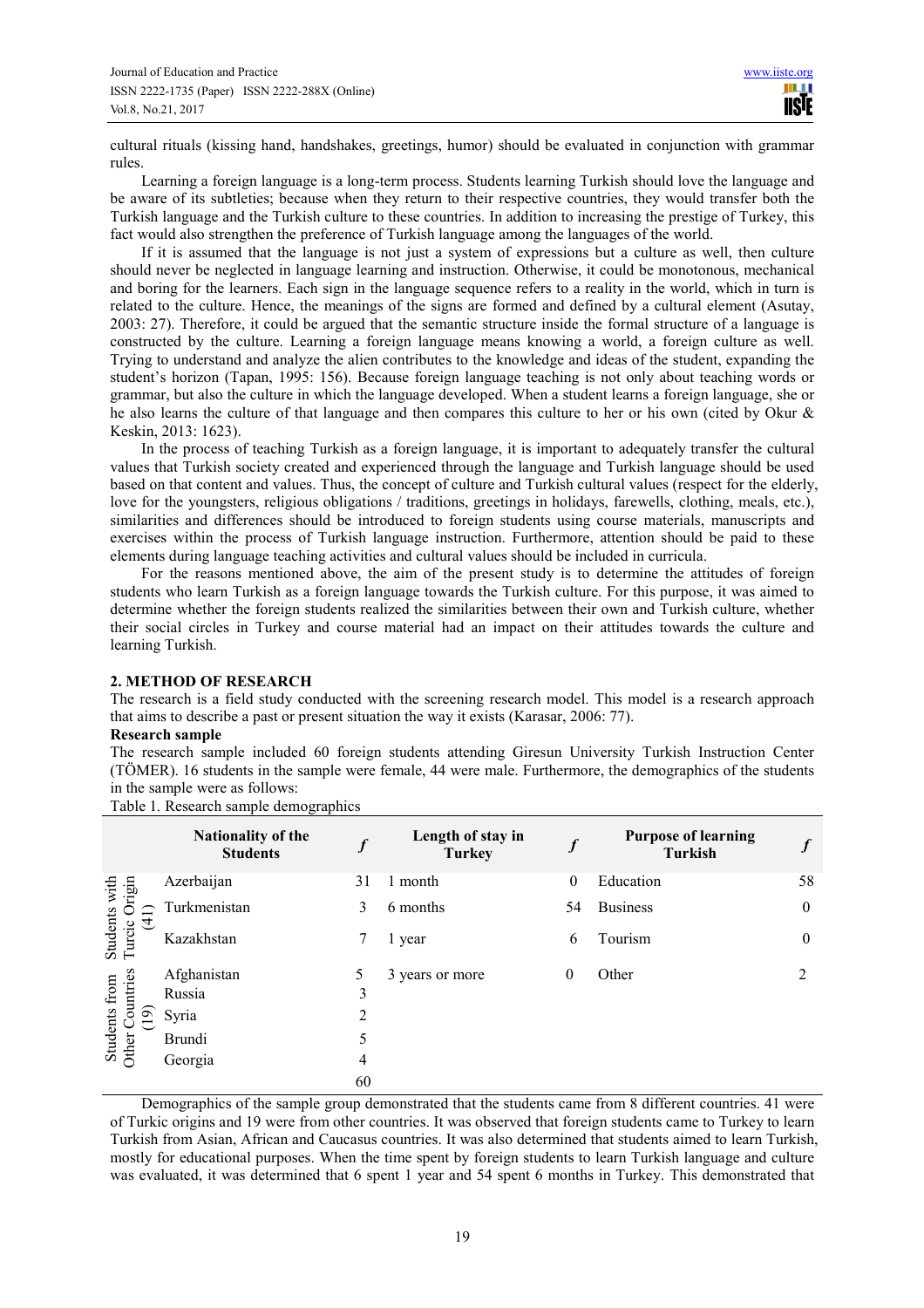their experiences and the time they spent to get to know Turkish culture were equal.

#### **Data collection instrument and data collection**

The 'Attitudes Towards Cultural Values Questionnaire' was designed by the researchers to determine the attitudes of foreign students towards the Turkish culture. The questionnaire items were finalized based on expert opinion. The questionnaire was examined by five lecturers in TOMER to establish content validity. The questionnaire included two sections. In the first section, the questions aimed to determine the level of the attitudes of foreign students towards the Turkish culture and the factors that affected them the most. In this section, 10 3-point Likert type questions (Yes, Partially and No) were asked. In the second section of the questionnaire, 4 open-ended questions on the attitudes of foreign students towards the Turkish culture and the process of learning Turkish were directed to the participants. Questions specifically aimed to address the factors that would affect and function as resources for the cultural approaches of the students. The questions were presented to the students in a survey form.

#### **Data analysis**

Foreign students marked their responses on a 3-point Likert scale concerning their attitudes towards the Turkish culture in the questionnaire.

The collected data were analyzed with percentage and frequency techniques using SPSS 22 statistics software. As there was no homogeneity between the variable groups determined by the demographic features of the foreign students, the data analysis process was evaluated with frequency and percentage analysis. However, the level of attitudes of students with Turkic origins and those from other countries were reported separately. Content analysis was used to interpret the responses given by the students for the 4 open-ended questions. The answers to the questions were interpreted thematically based on their similarities and differences.

## **3. FINDINGS**

#### **Attitudes of students who were learning Turkish as a foreign language towards Turkish culture**  Table 2.Cultural similarity

| 1) Are there any similarities between the Turkish culture and your<br>own culture? | $\mathbf{e}$ s |      | tia      | $\tilde{\mathbf{z}}$ |
|------------------------------------------------------------------------------------|----------------|------|----------|----------------------|
|                                                                                    |                | $\%$ | %        | %                    |
| Students with Turkic Origin                                                        | 41             | 68.3 | $\Omega$ |                      |
| <b>Others</b>                                                                      | 10             | 52.6 | 15.8     |                      |

One of the most influential factors on the process of learning a second language by foreign students is the culture of the target language. Since learning a language is also a process of culture transfer, cultural similarities would undoubtedly have a positive impact on learning a foreign language. Thus, 41 students with Turkic origin responded positively to the question "*Are there any similarities between the Turkish culture and your own culture"* while 10 students from other countries said "Yes," 3 responded as "Partially," and 6 gave a negative response. This finding suggests that all foreign students with a Turkic origin in the sample considered that their culture was similar to the Turkish culture. The fact that most of the students from other countries had similar views could be explained by the geographical proximity of the countries that these students came from.



The graph demonstrates the rate the students in the sample (all without emphasizing those with Turkish origins or others) found similarities between Turkish culture and their own cultures. As seen in the graph, 85% of the foreign students who learn Turkish as a second language found similarities between their own culture and the Turkish culture.

Figure 1.Cultural similarity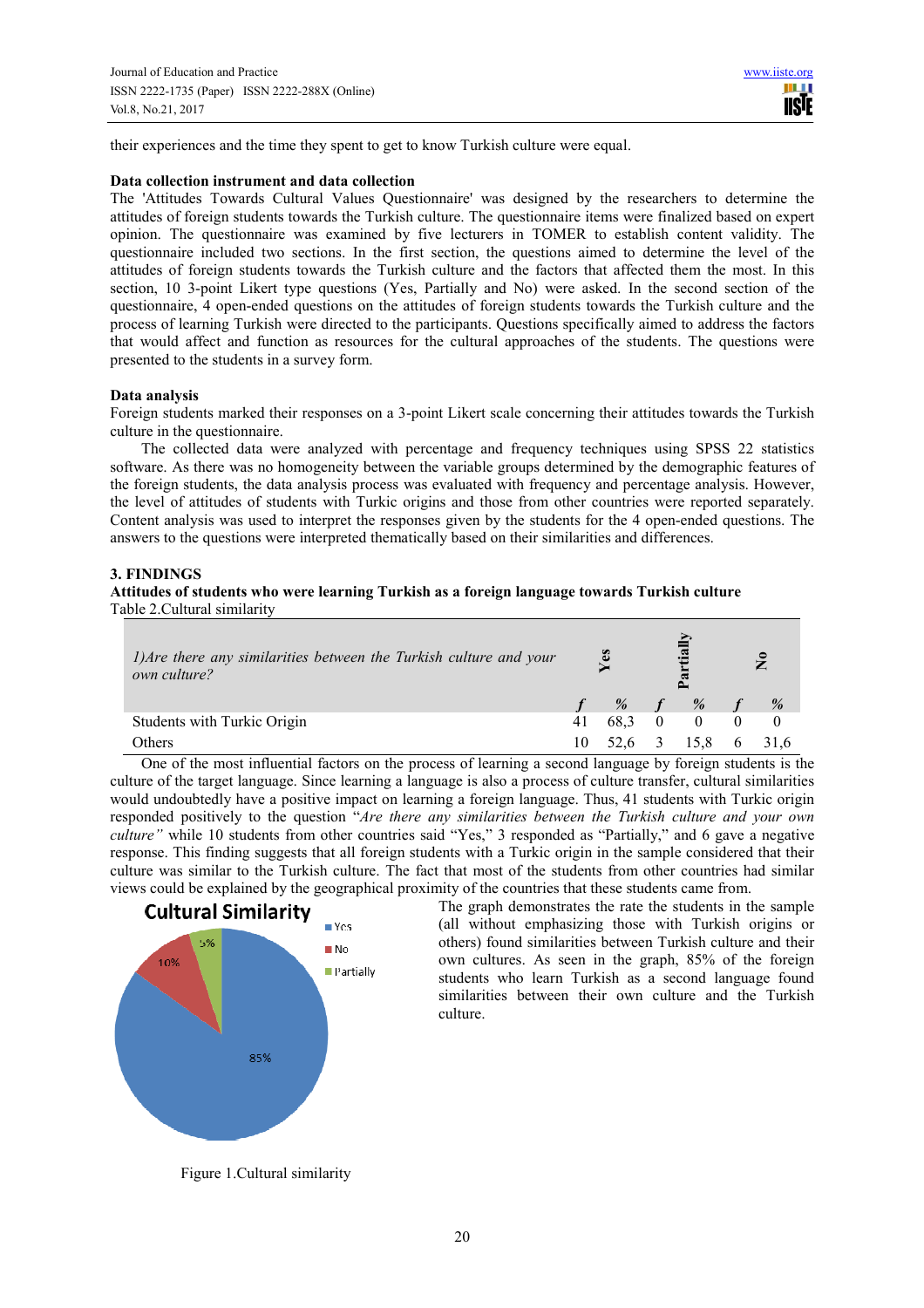#### Table 3. Adaptation

| $2)$ Are there any areas where you experience problems in adapting to<br>the Turkish culture? |      |     |   | $\tilde{\mathbf{z}}$ |
|-----------------------------------------------------------------------------------------------|------|-----|---|----------------------|
|                                                                                               | $\%$ | %   |   | %                    |
| Students with Turkic Origin                                                                   |      | 854 | 6 | 14.6                 |
| Others                                                                                        |      |     |   |                      |

35 students with Turkic origin responded "Partially" to the question "*Are there any areas where you experience problems in adapting to the Turkish culture"* while 6 replied as "No" and 11 students from other countries said "Yes," and 8 responded as "Partially." This finding suggests that students with Turkic origins partially experienced adaptation problems despite, their cultural similarities, and most students from other countries had adaptation difficulties.



The graph demonstrates the data on whether the students in the sample experienced problems in adapting to Turkish culture. As seen in the graph, 71.7% of foreign students stated that they experienced problems partially, while 18.3% experienced problems and 10% did not experience any problems.

Figure 2.Adaptation Table 4. Peer assist

| 3) Do Turkish students assist you in the process of adaptation to<br>the new culture? |    | les  |    |      |  |   |  |  |  | $\bullet$ $\blacksquare$ |  | و |  |
|---------------------------------------------------------------------------------------|----|------|----|------|--|---|--|--|--|--------------------------|--|---|--|
|                                                                                       |    | %    |    | %    |  | % |  |  |  |                          |  |   |  |
| Students with Turkic Origin                                                           | 29 | 70.7 | 12 | 29.3 |  |   |  |  |  |                          |  |   |  |
| Others                                                                                | 19 | 100  |    |      |  |   |  |  |  |                          |  |   |  |

29 students with Turkic origin responded "Yes" to the question "*Do Turkish students assist you in the process of adaptation to the new culture,"* while 12 replied "Partially" and 19 students from other countries said "Yes." As cultural ambassadors, it is a natural result of our hospitality to help the foreign students during their adaptation period This finding supports this fact.



The graph demonstrates the findings on the level of assistance provided by Turkish students / peers to the students in the sample during the period of adaptation to the Turkish culture. As seen in the graph, 80% of foreign students stated that Turkish students helped them in this process.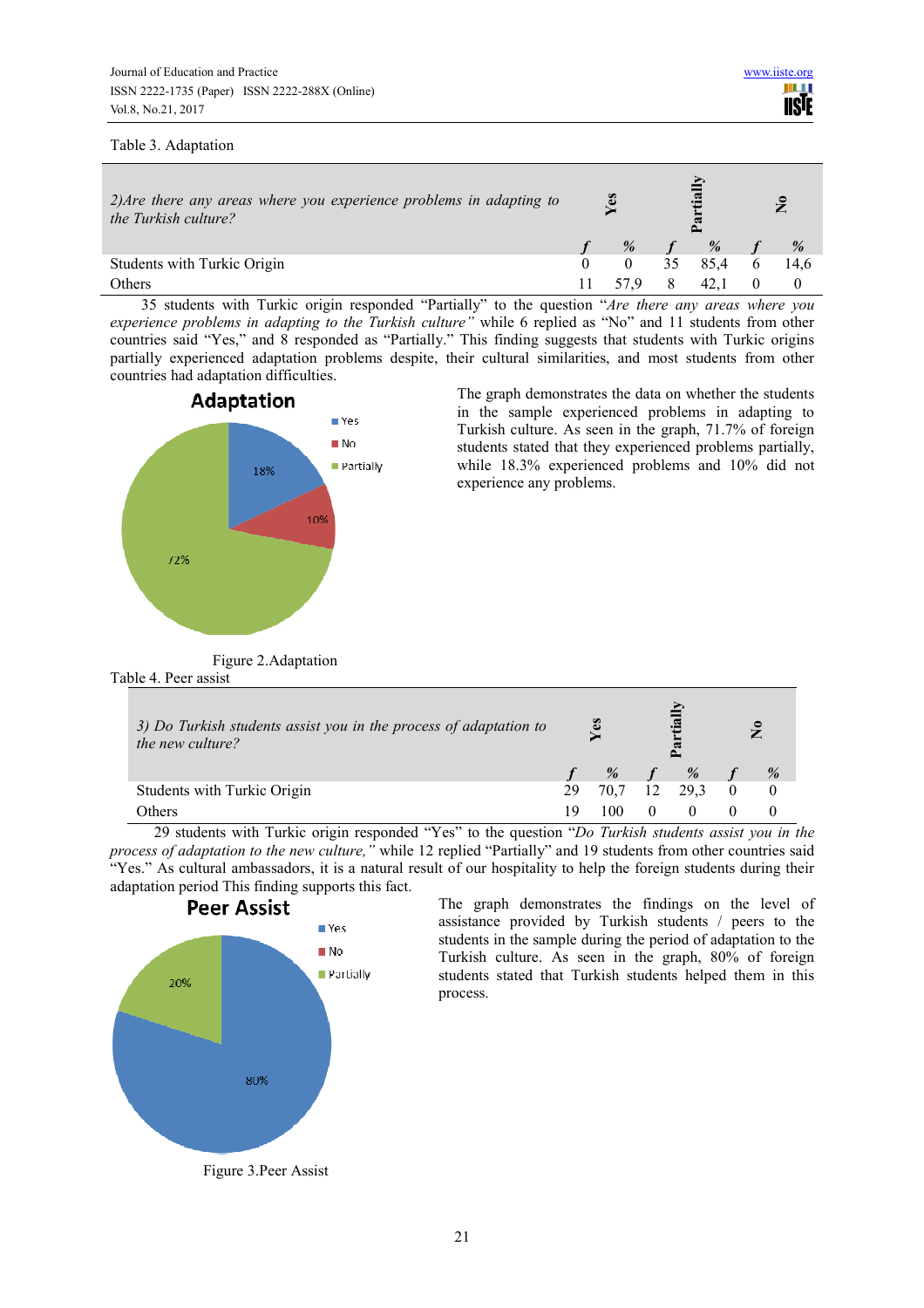#### Table 5.Book to introductory

| 4) Do you think the Turkish textbooks introduced Turkish culture<br>adequately? | les<br>$\mathbf{a}$ |    |      | $\mathbf{z}$ |      |
|---------------------------------------------------------------------------------|---------------------|----|------|--------------|------|
|                                                                                 | %                   |    | %    |              | $\%$ |
| Students with Turkic Origin                                                     | 9.8                 | 36 | 87.8 |              | 2.4  |
| Others                                                                          | 52.6                |    | 47.4 |              |      |

The only element that would strengthen the Turkish comprehension and expression skills of foreign students is reading Turkish sources and utilize what they learned in verbal and written expression. Thus, 4 students with Turkic origin responded "Yes" to the question "*Do you think the Turkish textbooks introduced Turkish culture adequately,"* while 36 replied "Partially," 1 replied "No," and 10 students from other countries said "Yes," and 9 replied "Partially."



The graph demonstrates the findings on the adequacy of the Turkish textbooks in introducing Turkish culture according to participating students. As seen in the graph, 78% of foreign students stated that the Turkish textbooks introduced Turkish culture partially, while 20% stated that they introduced Turkish culture adequately.

Figure 4.Book to introductory Table 6. Books cultural similarity

| 5) Are the cultural values in Turkish textbooks different from your<br>own cultural values? |  | Yes      |       |             |  | $\mathbf{a}$ |  |  | $\tilde{\mathbf{z}}$ |  |
|---------------------------------------------------------------------------------------------|--|----------|-------|-------------|--|--------------|--|--|----------------------|--|
|                                                                                             |  |          | % $f$ | $\%$ f $\%$ |  |              |  |  |                      |  |
| Students with Turkic Origin                                                                 |  | $\theta$ | 13    | $31,7$ 28   |  | 68,3         |  |  |                      |  |
| Others                                                                                      |  | 68,4     |       | 10.5        |  | 21,1         |  |  |                      |  |

13 students with Turkic origin responded "Partially" and 28 responded "No" to the question "*Are the cultural values in Turkish textbooks different from your own cultural values,"* while 13 students from other countries said "Yes," 2 replied "Partially," and 4 replied "No." The fact that cultural elements in Turkish textbooks were generally considered to be similar by students with Turkic origins suggests that textbooks have the capacity to reflect the culture.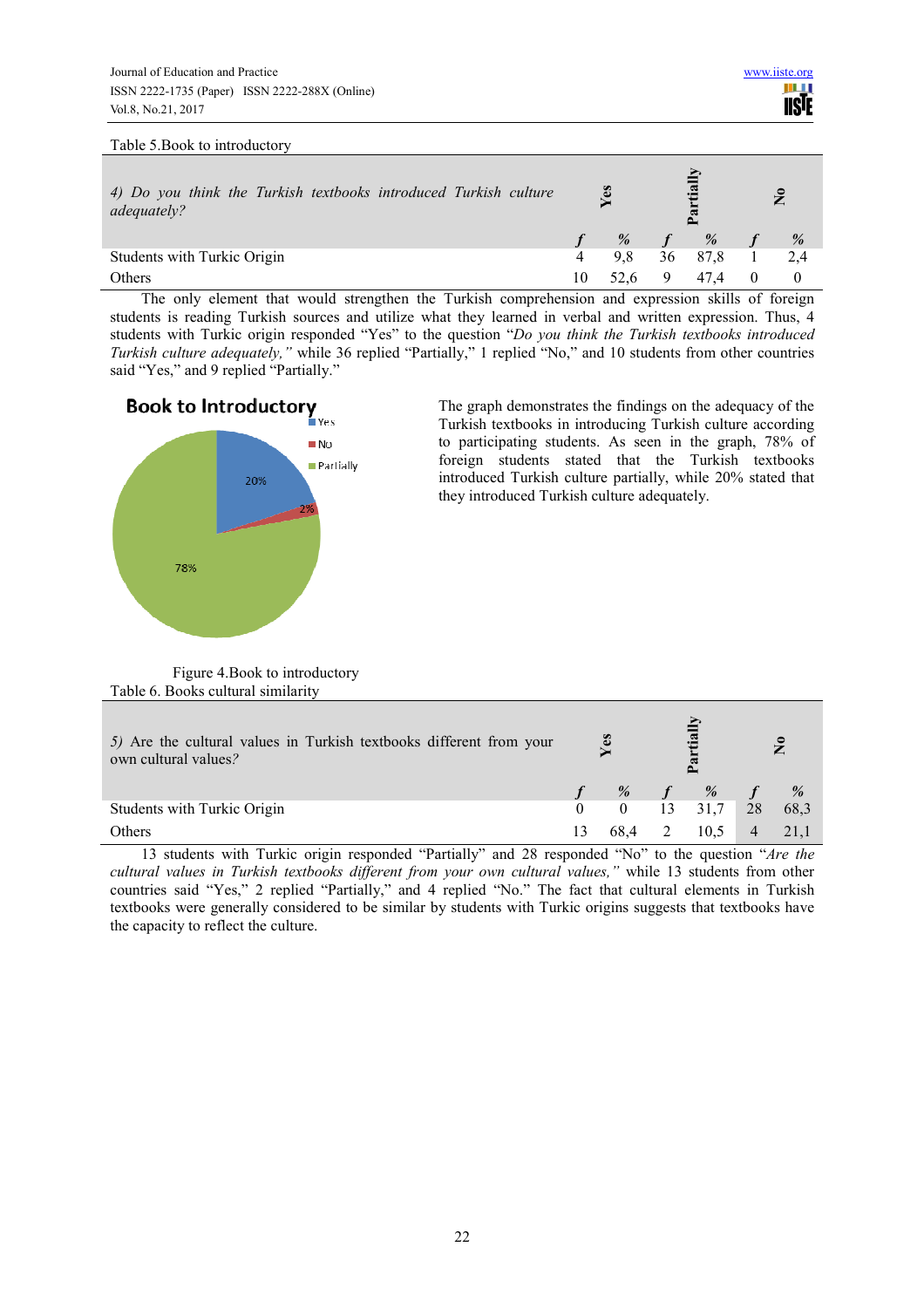# **Books Cultural Similarity**



The graph demonstrates the findings on the differences between the Turkish culture and the cultures of the foreign students as reflected in Turkish textbooks according to participating students. As seen in the graph, 53% of foreign students stated that there were no cultural differences, while 25% stated that they were somehow different and 22% stated that there were cultural differences.

Figure 5.Books cultural similarity

Table 7.Turkic food

| 6) Did you adapt to Turkish food easily when you came to Turkey? | Yes |      |  |      |   | $\tilde{\mathbf{z}}$ |  |
|------------------------------------------------------------------|-----|------|--|------|---|----------------------|--|
|                                                                  |     | %    |  | %    |   | %                    |  |
| Students with Turkic Origin                                      | 34  | 82.9 |  | 9.8  | 3 | 7,3                  |  |
| Others                                                           |     | 57.9 |  | 36.8 |   |                      |  |

34 students with Turkic origin responded "Yes," 4 responded "Partially," and 3 replied "No" to the question "*Did you adapt to Turkish food easily when you came to Turkey,"* while 11 students from other countries said "Yes," 7 replied "Partially," and 1 replied "No." Food habits are among the most important adaptation challenges that foreign students experience. However, this finding suggests that the majority of the students in the sample had easily adapted to Turkish food.



The graph demonstrates the findings on the adaptation of foreign students to Turkish food. As seen in the graph, 75% of foreign students stated that they could adapt to Turkish food, while 18% stated that they somehow adapted to Turkish food and 6.7% stated that they could not adapt to Turkish food.

Figure 6. Turkic foods

Table 8. Clothing habits

| 7) Did your Turkish friends welcome your clothing habits? |    | B    |    | ې.<br>ب |                | $\mathbf{S}$     |  |
|-----------------------------------------------------------|----|------|----|---------|----------------|------------------|--|
|                                                           |    | %    |    | %       |                |                  |  |
| Students with Turkic Origin                               | 9  | 22   | 28 | 68.3    | $\overline{4}$ | $\frac{\%}{9,8}$ |  |
| Others                                                    | 10 | 52.6 |    | 26.3    |                |                  |  |

9 students with Turkic origin responded "Yes," 28 responded "Partially," and 4 replied "No" to the question "*Did your Turkish friends welcome your clothing habits,"* while 10 students from other countries said "Yes," 5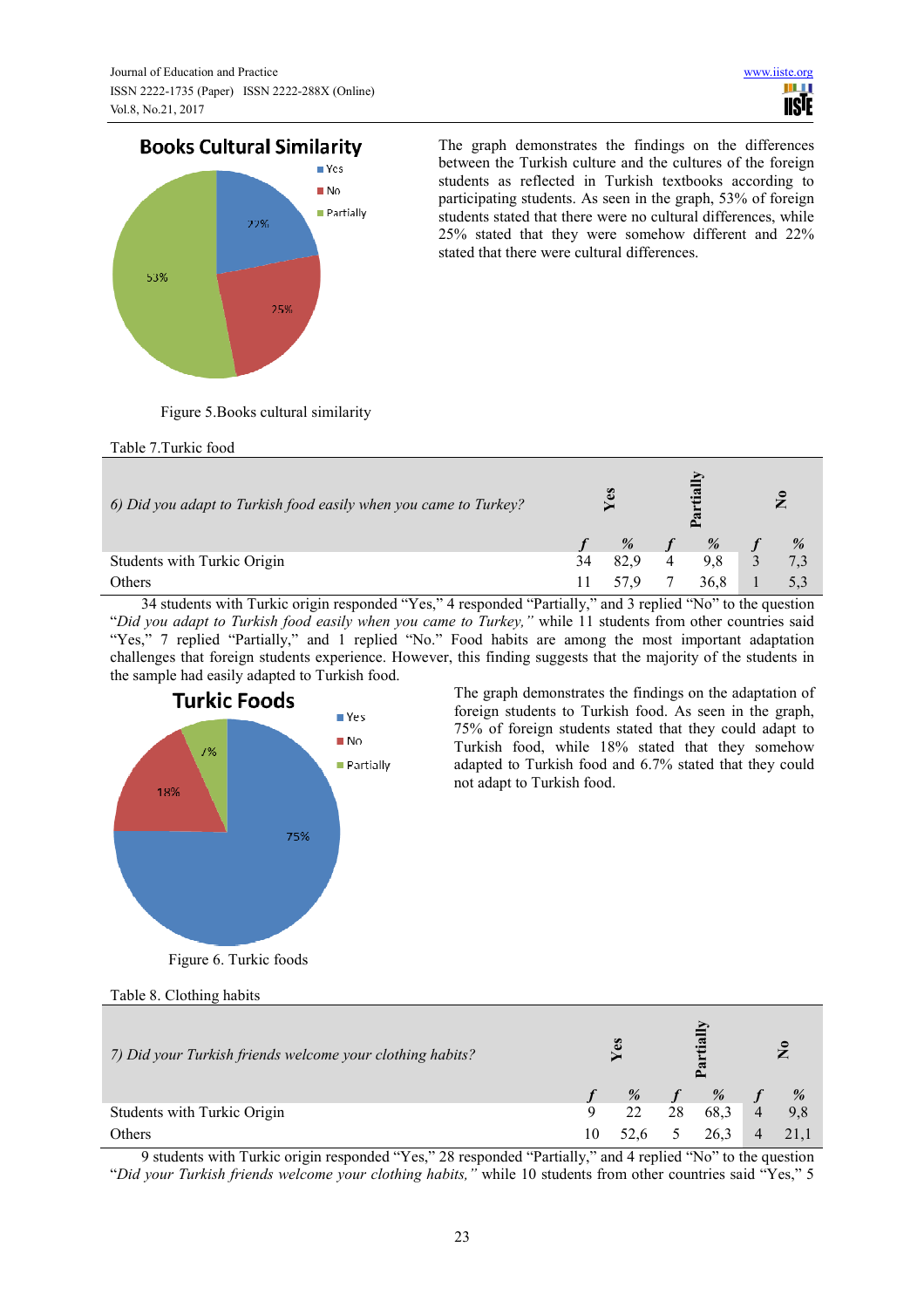replied "Partially," and 4 replied "No." Clothing habits are a significant cultural difference. It is one of the areas where foreign students are reluctant due to adaptation and acceptance challenges. However, this finding suggests that Turkish students had a positive attitude towards the clothing of the students in the sample.



The graph demonstrates the findings on the attitudes of the Turkish students towards the clothing habits of the foreign students in the sample. As seen in the graph, 55% of foreign students stated that their Turkish peers had partially positive attitudes towards their clothing habits, while 32% stated that they had positive attitudes, and 13.3% stated that their Turkish peers had negative attitudes.

Figure 7.Clothing habits

Table 9. Safety

| 8) Do you feel safe in Turkey? | ะ<br>œ<br>w |      |   |      | $\tilde{\mathbf{z}}$ |                |
|--------------------------------|-------------|------|---|------|----------------------|----------------|
|                                |             | %    |   | %    |                      | %              |
| Students with Turkic Origin    | 35          | 85.4 | O | 14.6 |                      | $\overline{0}$ |
| Others                         | 1 Q         | 100  |   |      | $\theta$             | $\theta$       |

35 students with Turkic origin responded "Yes," 6 responded "Partially" to the question "*Do you feel safe in Turkey,"* while 19 students (100%) from other countries said "Yes." Thus, it could be stated that all foreign students in the sample felt safe in Turkey.



The graph demonstrates the findings on whether the foreign students felt safe in Turkey. As seen in the graph, 90% of foreign students felt safe in Turkey, while 10% felt somewhat safe.

 Figure 8.Safety Table 10. Socio-cultural activities

| 9) Do the social and cultural activities in Turkey facilitate learning<br>Turkish in your opinion? |  | <b>Yes</b> |  |   |          |  |  |  |  |  |  |  | $\tilde{z}$ |  |
|----------------------------------------------------------------------------------------------------|--|------------|--|---|----------|--|--|--|--|--|--|--|-------------|--|
|                                                                                                    |  | %          |  | % | %        |  |  |  |  |  |  |  |             |  |
| Students with Turkic Origin                                                                        |  | 90.2       |  |   | $\Omega$ |  |  |  |  |  |  |  |             |  |
| Others                                                                                             |  |            |  |   |          |  |  |  |  |  |  |  |             |  |

Supporting grammar and practices instructed in the classroom with informal practices increases the permanence in foreign language learning. 37 students with Turkic origin responded "Yes," 4 responded "Partially" to the question "*Do the social and cultural activities in Turkey facilitate learning Turkish in your*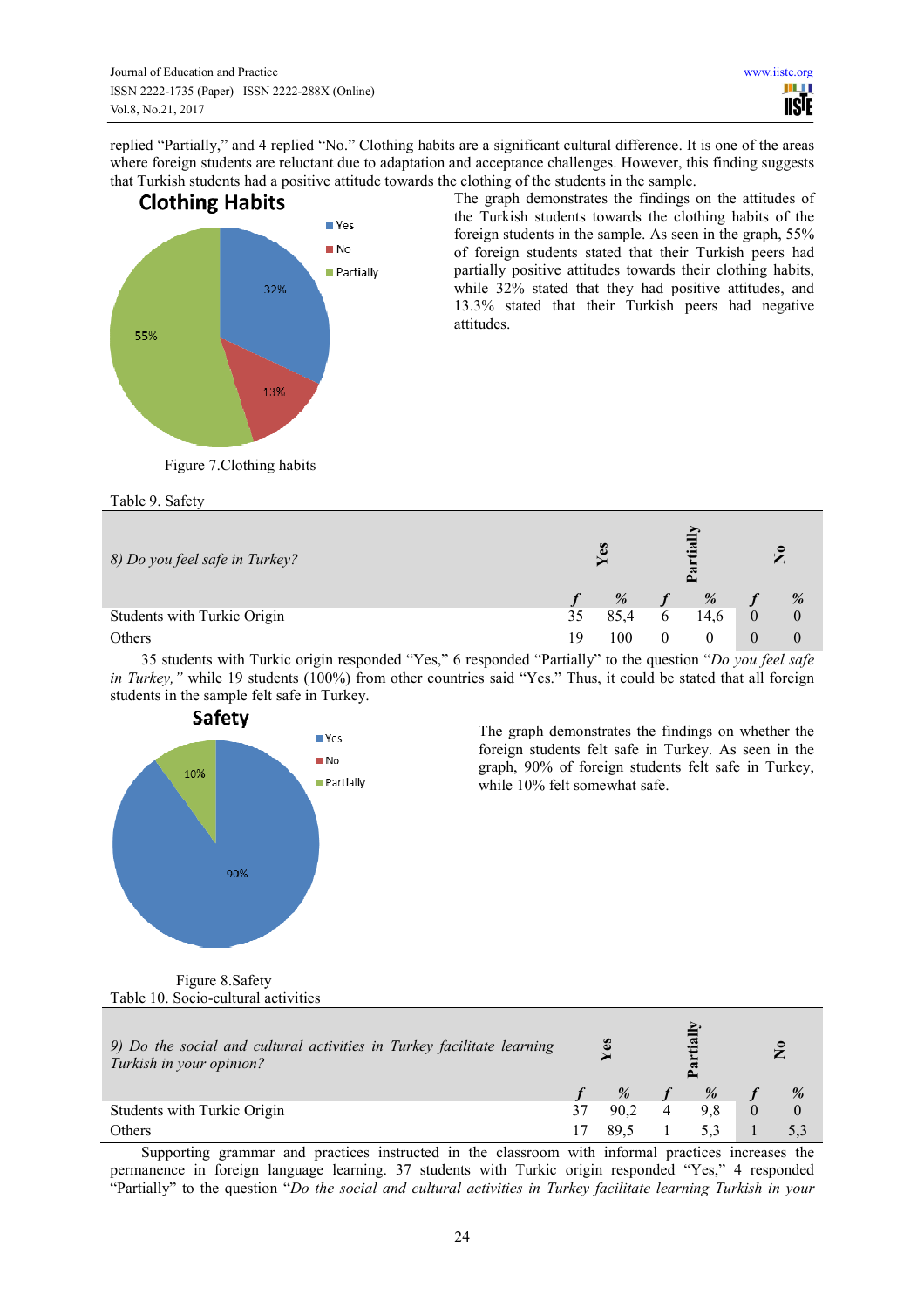*opinion,"* while 17 students from other countries said "Yes," 1 replied "Partially," and 1 replied "No."



The graph demonstrates the findings on whether the socio-cultural activities that foreign students participated in Turkey facilitated learning Turkish. As seen in the graph, 90% of the foreign students in the sample stated that these activities facilitated learning Turkish.

Figure 9.Socio-cultural activities Table 11. Opposite sex

| 10) Do you think adaptation to a new culture was challenging for you<br>when compared to the opposite sex? | ES |      |      |    |      |  |  |  | ۽ |
|------------------------------------------------------------------------------------------------------------|----|------|------|----|------|--|--|--|---|
|                                                                                                            |    | $\%$ | $\%$ |    | %    |  |  |  |   |
| Students with Turkic Origin                                                                                |    |      | 2.4  | 40 | 97.6 |  |  |  |   |
| Others                                                                                                     |    |      |      |    | 94.7 |  |  |  |   |

1 student with Turkic origin responded "Partially," and 40 responded "No" to the question "*Do you think adaptation to a new culture was challenging for you when compared to the opposite sex,"* while 1 student from other countries said "Partially," and 18 replied "No." This finding demonstrated that both female and male foreign students who were learning Turkish as a second language (except 1.7% who replied "Partially") did not experience difficulties.



The graph demonstrates the findings on whether the foreign students in the sample experienced difficulties when compared to the opposite sex while learning Turkish. As seen in the graph, 96.7% of the foreign students in the sample did not experienced any differences based on gender in the adaptation process.

Figure 10.Opposite sex

# **Qualitative findings on the attitudes of foreign students towards Turkish culture**

Foreign students who were learning Turkish as a foreign language responded to the questions asked to determine their attitudes towards the Turkish culture as follows. The responses of foreign students were grouped under themes and presented below:

- **1)** *Where did you learn about the Turkish culture?* 
	- The majority of the foreign students in the sample answered the question as follows: Television (Ö3, Ö8 etc.), Social Media (Ö1, Ö4, Ö9, Ö21 etc.), internet (Ö44, Ö52, Ö42, Ö16, Ö18 etc.); Turkish acquaintances (Ö3, Ö24, etc.) and TÖMER (Ö2, Ö7, Ö31 etc.).
- **2)** *Which cultural activities you participated to adapt to the Turkish culture?*
- 45 foreign students in the sample answered this question as follows: Watching television, Turkish movies, listening to Turkish music (Ö1, Ö5, Ö6, Ö12, Ö14, Ö18, Ö31, Ö35, Ö36, Ö40, Ö42, Ö44, Ö50, Ö55 etc.).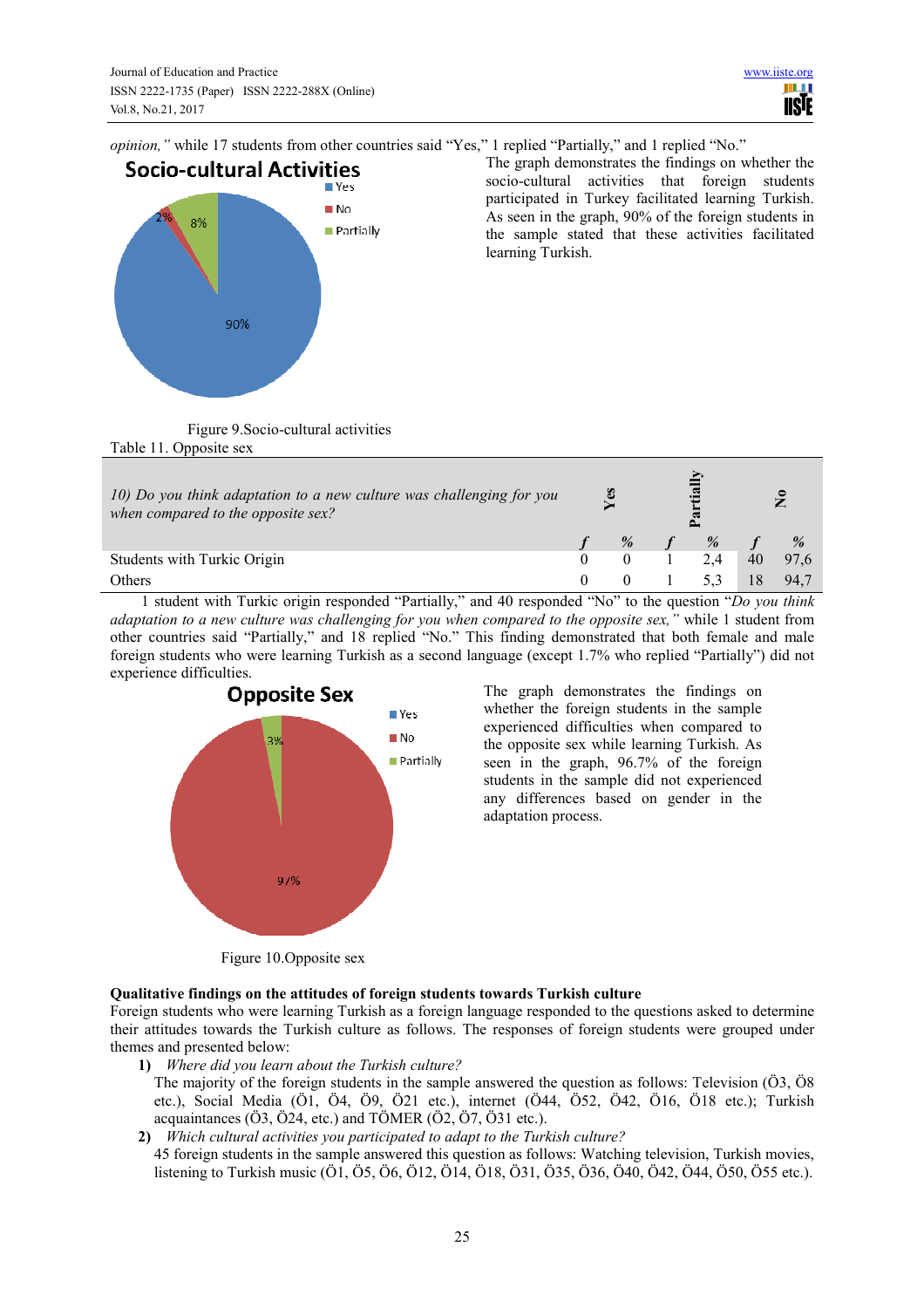15 students responded the question as follows: Spending time with Turkish friends, and following the recommendations of their teachers at TÖMER (Ö2, Ö5, Ö11, Ö19, Ö20, Ö23, Ö27, Ö59 etc.).

- **3)** *What are the things that make you happy in Turkey?* All foreign students in the sample (Ö1-Ö60-100%) replied this question as the sincerity of people, geographical and historical beauties, and food and music.
- **4)** *Which cultural elements in Turkish society affected you the most? Briefly explain.*

28 foreign students in the sample answered this question as follows: Turkish food (Ö3, Ö6, Ö10, Ö11, Ö25, Ö30, Ö37, Ö57 etc.).

32 foreign students in the sample stated that Turkish language, music, history, tourist attractions, food, traditions (such as holidays) (Ö2, Ö3, Ö4, Ö8, Ö13, Ö21, Ö24, Ö42, Ö44, Ö57, Ö58, Ö60 etc.) affected them.

As a result of the analysis of the qualitative data on the attitudes of foreign students towards the culture, it was determined that foreign students were influenced by Turkish culture, found elements that made them happy and tried different methods to adopt to the Turkish culture. When all findings are assessed in conjunction, it could be stated that the attitudes of the students in the sample towards Turkish culture supported the process of learning Turkish as a second language and no negative attitudes were observed.

# **4. CONCLUSION and DISCUSSION**

It is important to teach other social behavior such as gastronomical culture, entertainment and dressing habits of the instructed language in foreign language teaching. Because reciprocating the cultures is inherent in learning a language (Gulec & Ince, 2013: 97). However, researchers such as Troike (1989), Fink (2003), Mairitsch (2003), Er (2006) and Kıroglu et al. (2010) also found that the cultural and social structure of the language that would be instructed should be taken into consideration in the instruction process, in addition to teaching the grammar of the said language.

In the present study conducted to determine the attitudes of foreign students who were learning Turkish as a foreign language towards the Turkish culture, it was determined that most of the students found similarities between Turkish culture and their own and they experienced certain difficulties adapting to the Turkish culture. Furthermore, it was observed that Turkish students generally assisted foreign students in the process of adaptation to Turkish culture, and Turkish textbooks were partially sufficient in introducing Turkish culture and foreign students adapted to Turkish food easily. In addition, the clothing habits of foreign students were partially welcomed by Turkish students, and the impact of gender on adaptation to the Turkish culture was negligible.

Findings obtained in the present study are similar to the positive findings by Gulec and İnce (2013) on the daily lives of foreign students learning Turkish and their dressing and participation in social activities, but differed with the finding of the said study on difficulties experienced about Turkish food. Furthermore, the findings of the study by Okur and Keskin (2013) on the assessment of textbooks based on transfer of culture in teaching Turkish as a foreign language were similar to the characteristics that should be present in Turkish textbooks to introduce and convey cultural elements according to the present study. Also the findings of the study by Iscan et al. (2017) on cultural awareness and transfer properties in instruction of Turkish as a foreign language were consistent with the findings of the present study.

As a result of the study, the findings obtained by Gillian (1990), Rosberg (1995), Tseng (2002) and Er (2006) on the necessity of instruction of the culture of the language in the instruction of native and foreign languages, having knowledge about the said culture for motivation and achievements of the curricula were tested.

The fact that foreign students could give concrete examples for the questions about their attitudes towards the Turkish culture demonstrated that they easily adapted to Turkish culture and had a positive attitude towards the Turkish culture.

The adaptation to the Turkish culture and positive attitudes are very important for foreign students who learn Turkish as a foreign language for Turkish education that could also be considered as a transfer of culture. Easy introduction, internalization of the target audience to the Turkish culture along with the language and accurate use of the language in the cultural context is indispensable for success in instruction of Turkish as a foreign language. Thus, it would be beneficial for teachers and Turkish students to know that they are the ambassadors of culture transfer, and to prepare the course materials in line with this principle, and to conduct the instruction using examples adequate for the cultural environment. With learned language the students' ability to present their home region, their culture at an international level can help to initiate mutually beneficial cooperation with foreigners and other cultures representatives (*Shyryaeva & Trıus, 2013:259*).

In conclusion, it could be recommended that experimental and descriptive studies on the perception, status and success of the transfer of cultural values in the instruction process of Turkish as a foreign language should be conducted and attention should be paid to the culture transfer in designing the course material.